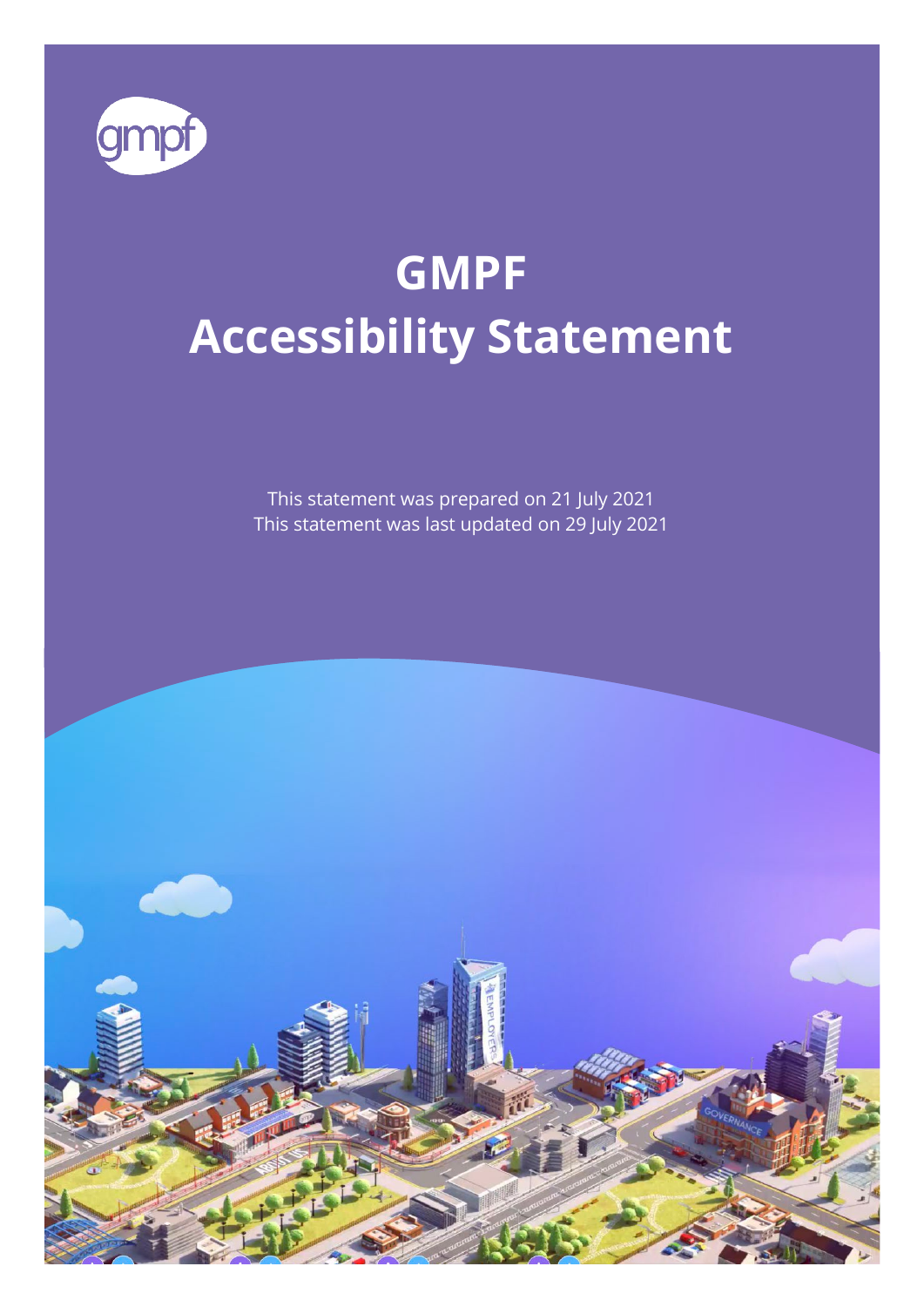

# **1. Introduction**

This accessibility statement applies to the content and features in our Greater Manchester Pension Fund (GMPF) website (www.gmpf.org.uk).

This website is run by GMPF. We want as many people as possible to be able to use our website. For example, that means you should be able to:

- change the background, text and link colours
- zoom in up to 250 per cent without the text spilling off the screen
- navigate most of the website using just a keyboard
- navigate most of the website using speech recognition software
- listen to most of the website using a screen reader
- use a screen mask, ruler and magnifying glass
- use a dictionary to find a definition of a word
- translate text to a different language
- remove images and view in plain text mode
- change the text dimension by narrowing the width of the text column.

We've also made the website text as simple as possible to understand.

#### **2. Recite Me**

Our GMPF website currently uses the Recite Me web accessibility toolbar which allows for adjustments to be made to our webpages including text, graphics, language and navigation.

#### **3. How accessible is our website?**

We know some parts of our website are not fully accessible:

- Some parts of our online calculator are not fully accessible to the screen reader (Recite Me) software.
- Most older PDF and Microsoft Word documents are not fully accessible to all screen reader software.
- Our videos do not currently have captions.
- The main city graphic on home page does not have alt description.
- Our online My Pension account does not use Recite Me.

# **4. Feedback and contact information**

If you need information on this website in a different format like accessible PDF, large print, easy read, audio recording or braille:

- Use our online [general enquiry form.](https://www.gmpf.org.uk/about/contact-forms/general-enquiry)
- Call our Customer Service team on 0161 301 7000.

1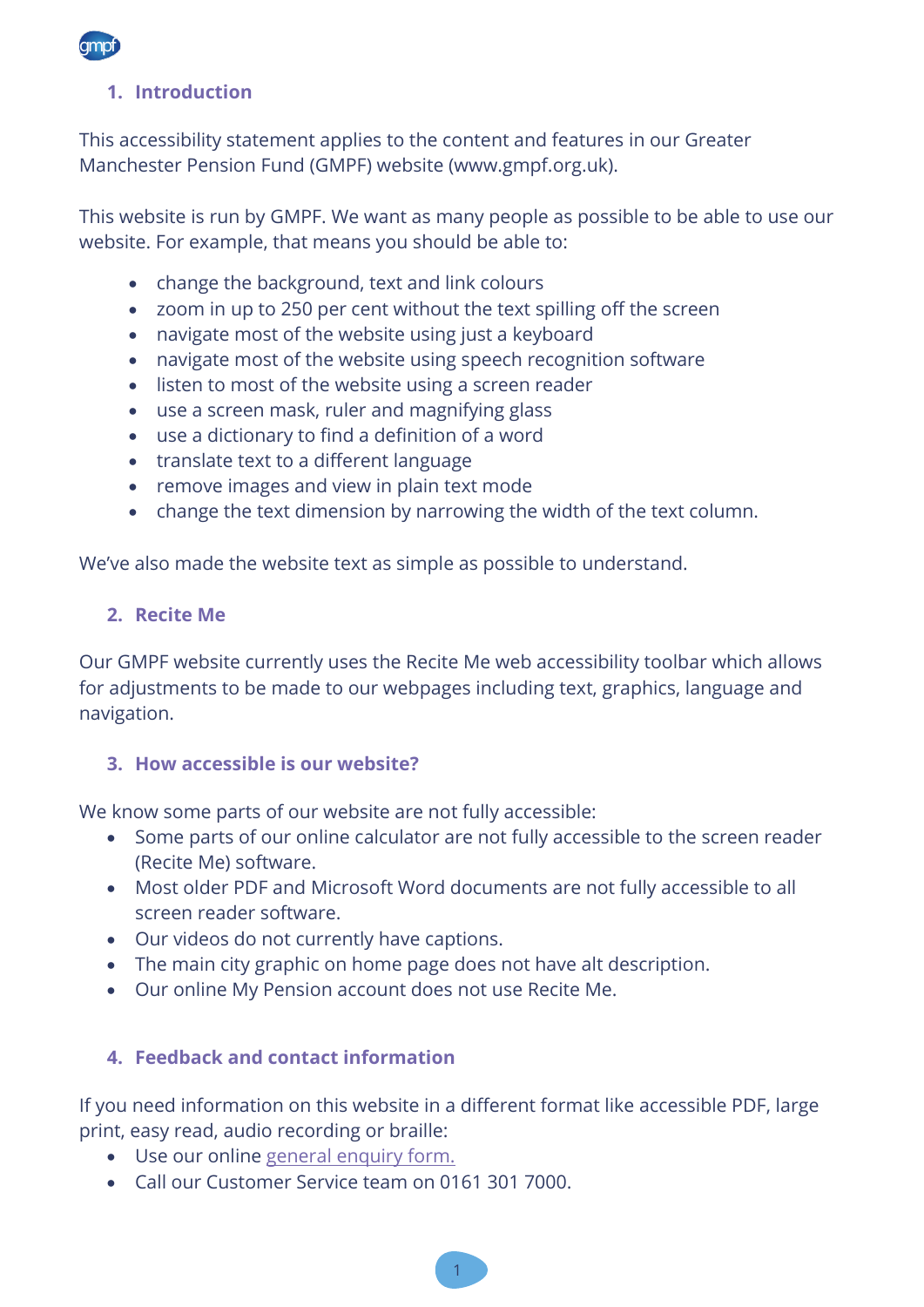

We'll consider your request and get back to you within 20 days.

## **5. Reporting accessibility problems with this website**

We're always looking to improve the accessibility of this website. If you find any problems not listed on this page or think we're not meeting accessibility requirements, contact the Communications and Engagement team by emailing us at [communication@gmpf.org.uk](mailto:communication@gmpf.org.uk).

#### **6. Enforcement procedure**

If yo[u contact us](https://www.gmpf.org.uk/about/contact-us) with a complaint and you're not happy with our response, you can contact the Equality Advisory and Support Service (EASS).

The Equality and Human Rights Commission (EHRC) is responsible for enforcing the Public Sector Bodies (Websites and Mobile Applications) (No. 2) Accessibility Regulations 2018 (the 'accessibility regulations').

#### **7. Contacting us by phone or visiting us in person**

Our offices are currently closed due to the coronavirus pandemic however we do have audio induction loops within our office spaces.

Find out how to contact us by visiting our [website.](https://www.gmpf.org.uk/about/contact-us)

#### **8. Technical information about this website's accessibility**

GMPF is committed to making its website accessible, in accordance with the Public Sector Bodies (Websites and Mobile Applications) (No. 2) Accessibility Regulations 2018.

#### **9. Compliance status**

This website is partially compliant with the Web [Content Accessibility](https://www.w3.org/TR/WCAG21/) Guidelines version [2.1](https://www.w3.org/TR/WCAG21/) AA standard due to the content listed in section 3.0.

#### **10.How is our website tested?**

Our website was and is currently being tested internally for compliance with the Web Content Accessibility Guidelines V2.1 level A and level AA.

#### **11.What we're doing to improve accessibility**

Any new content or PDFs published will meet accessibility standards.